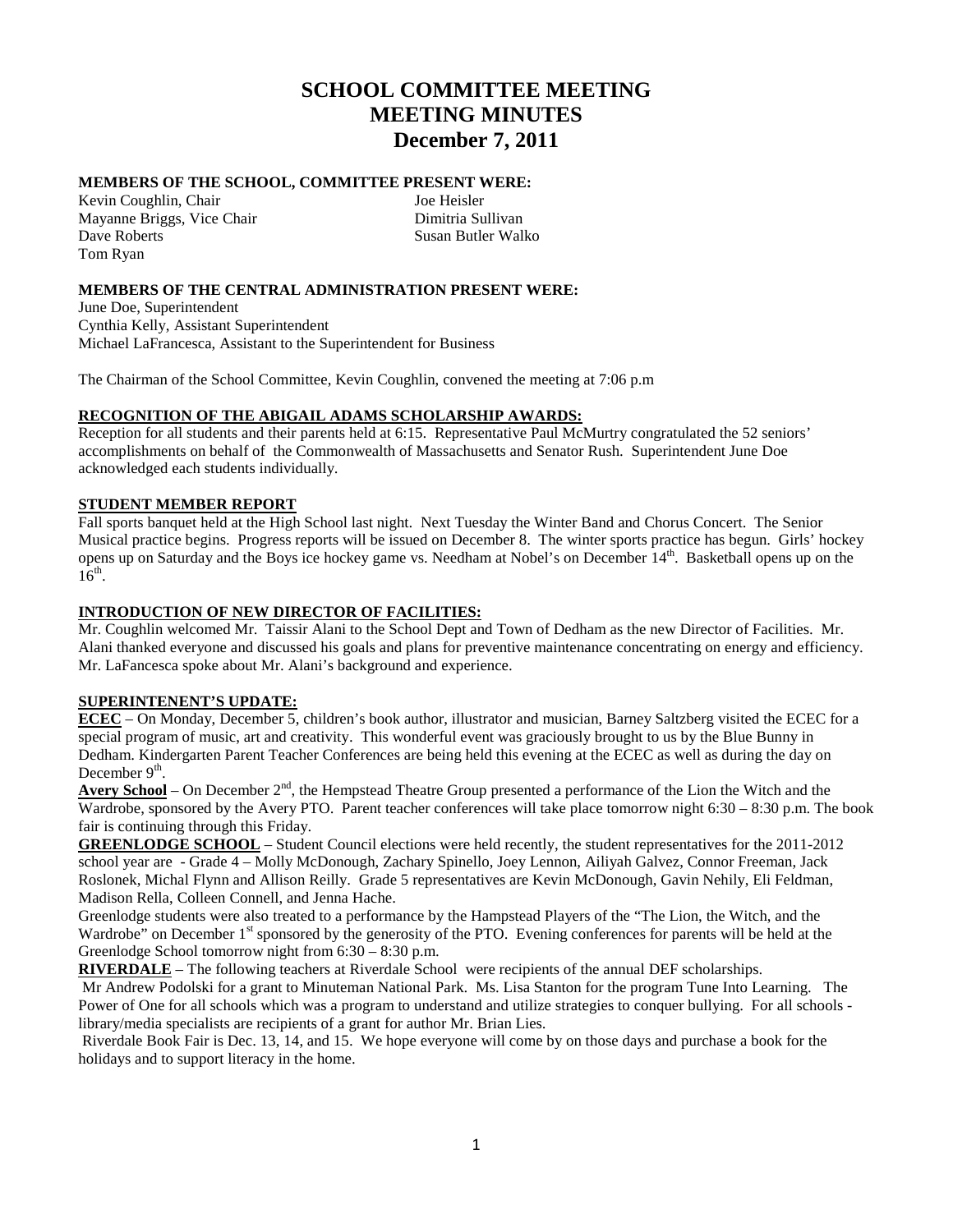**MIDDLE SCHOOL** - Middle School Winter Concert will be held on Dec. 15<sup>th</sup>. 340 middle school students were recognized at an honor roll ceremony/ice cream party on December  $6<sup>th</sup>$ . November 30th, the following students were recognized and honored for their submissions to the "Dedham 375th Essay Contest." These writing pieces were completed in June of 2011. Congratulations to these students and all of the teachers who were involved!

#### **Upcoming Holiday Concerts***:*

DHS Winter Concert on December  $13<sup>th</sup>$  at  $7:00$ Oakdale School Winter Concert on December 16 9:15 and 1:15 Greenlodge School Winter Concert on Dec. 21<sup>st</sup> at 9:15 and 1:15 Riverdale School Winter Concert on December 21 at 1:45 Avery School Winter Concert on December 22 at 10:45 and 1:45

**CHAIR'S UPDATE** – Mr. Coughlin thanked the Middle School staff for hosting a fundraiser at Moseley's for Donald Heald, Dedham's 375<sup>th</sup> Celebration Essay Contest was held on November 30<sup>th</sup> recognizing students, thanked Principal Gately. the Music and Band Teacher at the middle school. It was a wonderful time and congratulated them for a successful evening. Dancing With The Stars was a huge success at Moseley's.

#### **NEW BUSINESS**

Principal McCarthy discussed the High School Graduation schedule and survey results indicating approx. 65% of respondents wanting graduation on Saturday, June  $9<sup>th</sup>$  after 12:00 p.m. The schedule 2 weeks before graduation:

- May 29 Two Senior Exams
- May 30 Two Senior Exams
- May 31 One Senior Exam
- June 4 Make-up Exams
- June 4 Superintendent's Dinner
- June 7 Graduation Rehearsal at 9:30 am
- June 7 Senior Awards Night at 7:00 pm
- June 8 Graduation Rehearsal at 10:30
- June 9 Graduation at 1:00 pm

# **FISCAL YEAR CAPITAL BUDGET**

Mr. Heisler and Mr. LaFrancesca discussed how the Budget Sub Committee had met to review the Capital improvements. The committee developed a list and prioritized it based upon recommendations from the Superintendent and principals. Superintendent Doe spoke about the need of a generator at the high school. The total FY2013 budget is \$893,200,000. *Mr. Heisler made the motion to accept the FY13 Capital Budget in the amount of \$893,200,00. Mrs. Briggs seconded, voted unanimously.*

# **OLD BUSINESS**

Statement of Interest – Renovation / Repair of the Dexter School. Superintendent Doe made the request to the School Committee to allow the Superintendent to submit a statement of interest to MSBA under option 5, Repair / Renovation of the Dexter School, in keeping with the Master Plan, Phase 3. The goal is to relocate the Early Childhood Education Center from the Capen School, to a renovated Dexter School.

*Mr. Roberts made the motion for the School Committee to authorize the Superintendent to submit the Statement Of Interest to the Mass. School Building Authority. Mr. Heisler seconded, voted unanimously.*

Kevin Coughlin, Chair - YES Joe Heisler - YES Mayanne Briggs, Vice Chair - YES Dimitria Sullivan - YES Dave Roberts - YES Susan Butler Walko - YES Tom Ryan - YES

# **APPROVAL OF MINUTES:**

*Motion made by Mrs. Sullivan to accept the revised minutes of the November 16, 2011 minutes (change McKee's spelling) and seconded by Mrs. Briggs. (Mr. Coughlin and Mr. Roberts abstained). Voted unanimously*

*Motion made by Mrs. Briggs to accept the minutes of the November 16, 2011 Executive Session and seconded by Mrs. Sullivan. (Mr. Coughlin and Mr. Roberts abstained). Voted unanimously.*